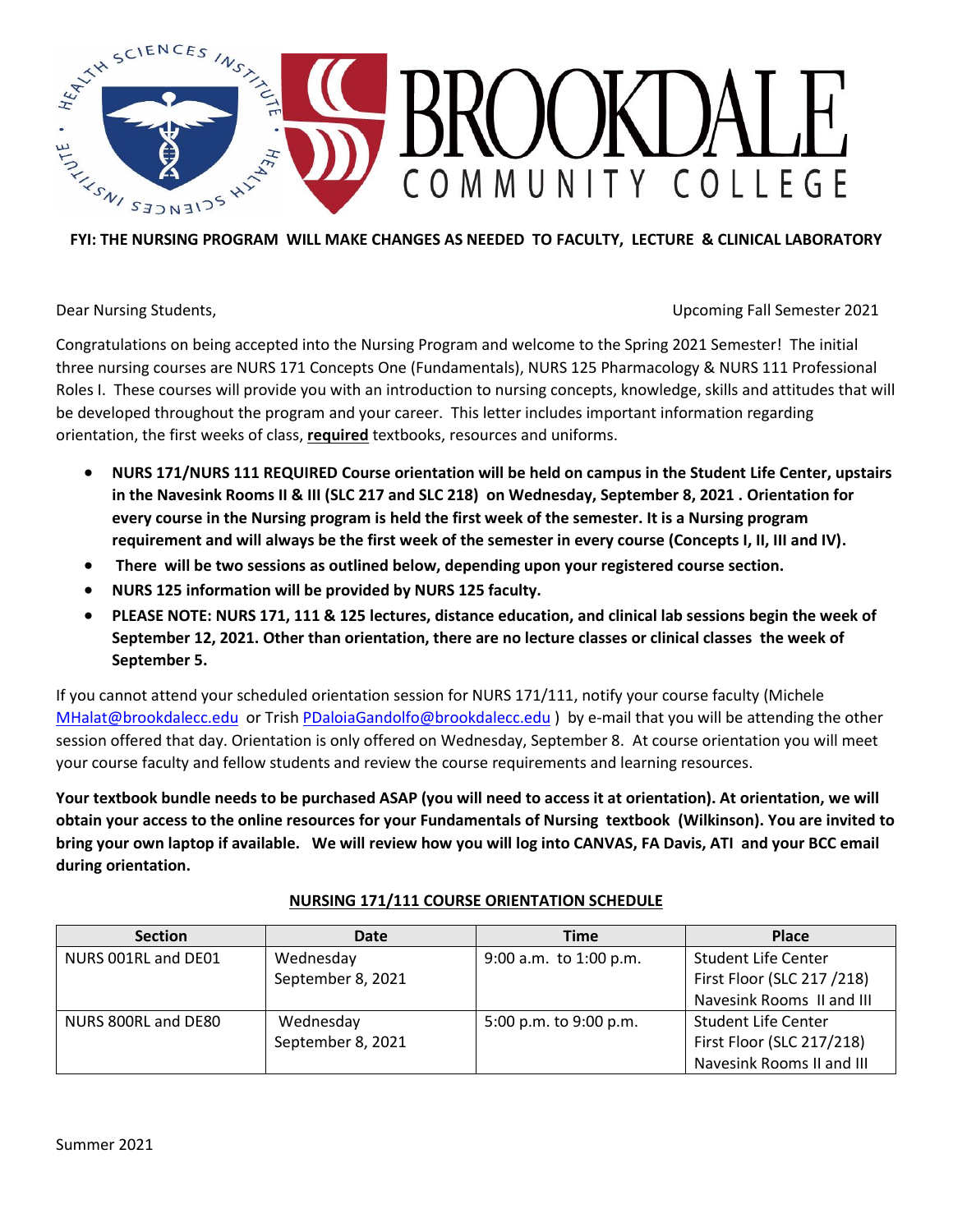#### **FIRST SEMESTER COURSE INFORMATION**

Nursing 171 is a 6- credit course with both a theoretical (lecture) and clinical component. Please note:

#### **REQUIRED RESOURCE INFORMATION**

- NURS 171/NURS 125 textbooks are to be purchased as a "bundle" only. The bundle can be purchased either directly from the publisher FADavis.com with ISBN13:978-1-7196-2410-7 or through the college bookstore.
- The bookstore can be accessed online at [https://www.bkstr.com/brookdaleccstore/home.](https://www.bkstr.com/brookdaleccstore/home)
- If you purchase directly from the publisher you can receive 20% off the list price and free shipping use **promo code H74CHEXV** at checkout.
- P**urchase your books ASAP. Do not wait until the last minute. Allow extra time for shipping. Your will have reading assignments due BEFORE the first day of class.**
- At any time we may need to move lecture and/or clinical to remote learning and testing. A limited number of laptops are available to borrow if needed (apply here: [Loaner Laptop\)](https://nam12.safelinks.protection.outlook.com/?url=https%3A%2F%2Fforms.office.com%2FPages%2FResponsePage.aspx%3Fid%3DMdE5f0eySUiS9rlp2uSSB8GYy6nOxrxFlVWPI91ht9ZUOElCVExTTkpVN1dXSkNPRlRRSUlHNUlUMCQlQCN0PWcu%26fswReload%3D1%26fswNavStart%3D1624372393987&data=04%7C01%7Cmhalat%40brookdalecc.edu%7C0fb4d8cb1a7c40c7901a08d9358abc7a%7C7f39d131b247484992f6b969dae49207%7C1%7C0%7C637599692246926388%7CUnknown%7CTWFpbGZsb3d8eyJWIjoiMC4wLjAwMDAiLCJQIjoiV2luMzIiLCJBTiI6Ik1haWwiLCJXVCI6Mn0%3D%7C1000&sdata=58F5TcTlryPkGbczrEtms8bxaurxLk15OUOgR51u%2FSE%3D&reserved=0) Students may need access to a desktop or laptop with:
	- 1. The ability to download Google Chrome, or Mozilla Firefox
	- 2. The ability to download CANVAS lockdown browser and Respondus monitor
	- 3. Internal or external microphone
	- 4. Internal or external web cam with a 320 X 240 VAG minimum resolution
	- 5. At least 2GB free RAM and 250 MG of free disk space
	- 6. Internet speed 0.092 0.244 mbps (Zoom access may require higher speed

#### **COMMUNICATION**

- Information about the Nursing program can be found on the Brookdale website ( [Health Science Institute and](https://www.brookdalecc.edu/health-sciences-institute/nursing/) [Nursing Information](https://www.brookdalecc.edu/health-sciences-institute/nursing/) ) All Castlebranch questions are addressed through the Health Science Institute 732 224 1817 or [SScarangella@brookdalecc.edu.](mailto:SScarangella@brookdalecc.edu)
- The Nursing faculty will use the Learning Management System, CANVAS, for course information and to make general announcements about the course. You are expected to check your CANVAS inbox **AND** your Brookdale email **daily** during the semester. Instructors can only respond to student emails through CANVAS or through official Brookdale email. **No private/personal e mails are acceptable.**
- For technical assistance with CANVAS access between 8 AM and 6 PM Monday through Friday, please contact the Teaching and Learning Center, 732-224-2089 or [tlc@brookdalecc.edu](mailto:tlc@brookdalecc.edu) For after-hours support including on the weekend, please contact the Brookdale Help Desk, 732-224-2829 or [helpdesk@brookdalecc.edu](mailto:helpdesk@brookdalecc.edu)

#### **LECTURE INFORMATION**

- All course content questions should be directed to the course instructor who is teaching the content.
- NURS 171 is a 6-credit course with 4 hours of theory (lecture) and 6 hours of clinical lab time each week. The theory (lecture) part of the course is organized into five units. Each unit contains modules with correlating reading assignments, supplemental learning resources, graded learning activities for DE students, selfassessment quizzes and nursing lab requirements. There will be an exam at the end of Units 1 to 4. Unit 5 will be included in the cumulative final exam at the end of the semester.
- Unit I of NURS 171 is a 3-week unit focusing on exploring various concepts and exemplars related to the Nursing Process and immunity, psychosocial health, safety, teaching, communication and documentation.
- Below is information for Unit 1, weeks 1 3. It is expected that you read the assigned chapters *prior* to class each week and that you come to class prepared to participate. You will be called on by the teacher. (does not apply to DE students)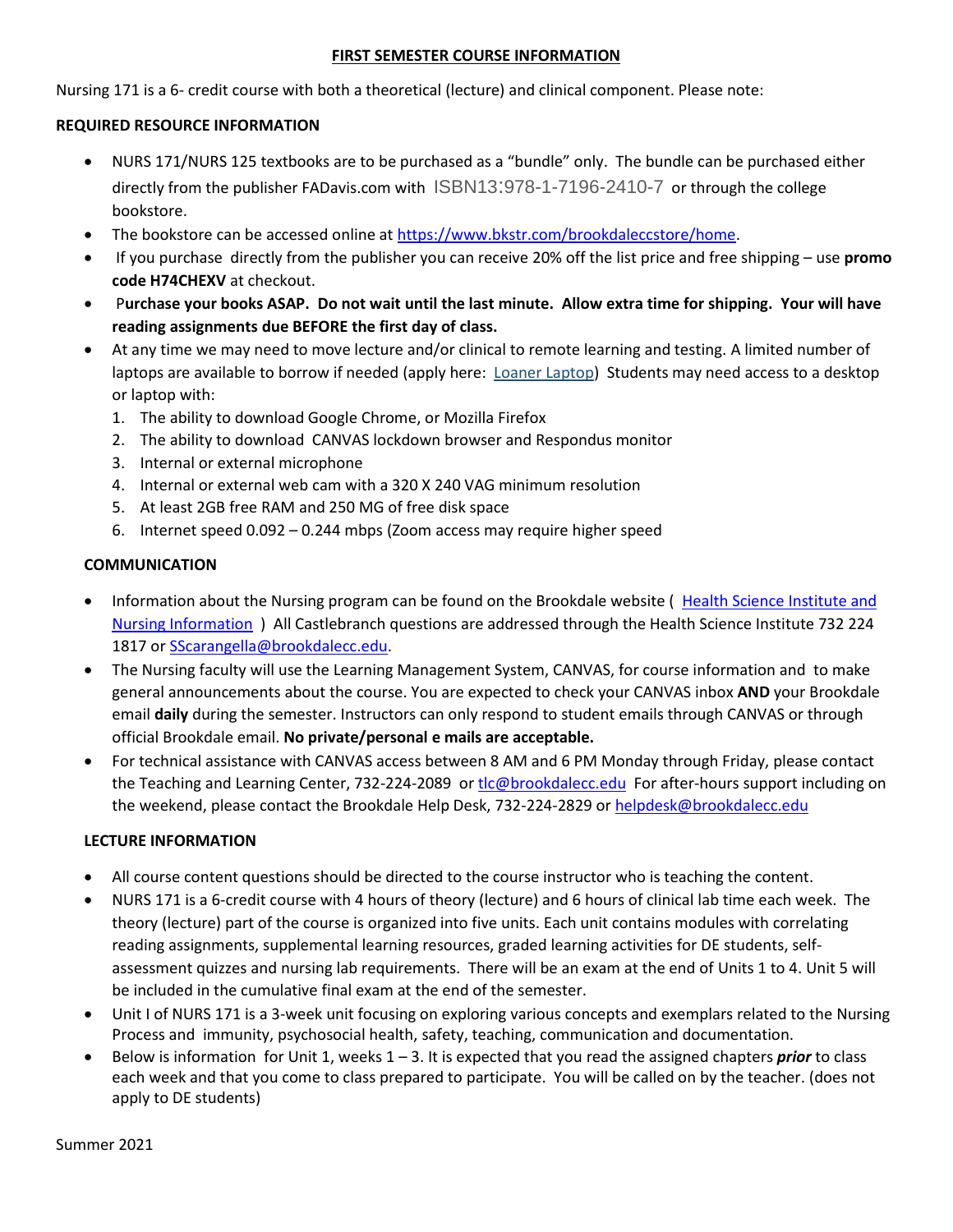- **Per college policy, there will be no recording of any lectures and DE (Distance Education) students may not attend face to face lectures.**
- Your uniform does not need to be worn for lecture (class) or orientation but is worn for clinical on campus.

#### **CLINICAL INFORMATION**

- Weeks one through eight your clinical will be outside of the hospital setting (either on campus or virtual).
- Weeks 9 through 13 you will attend clinical at an assigned hospital setting or virtually with your clinical instructor.
- A scheduled absence is not encouraged. You are only "allowed" one missed clinical day (or 6 hours maximum) that will be "made up" with an alternative clinical assignment. Additional absences put you at risk for clinical failure.
- Uniforms will be worn for in person clinical for weeks 1 thru 13 (on campus and in the hospital)
- Casual clothes and lab coat will be worn for all virtual clinical experiences.

#### **CASTLEBRANCH CLEARANCE**

- All Castlebranch requirements must be complete in order to attend clinical. If you have questions, contact the Health Science Office 732-224-1981 or [SScarangella@brookdalecc.edu.](mailto:SScarangella@brookdalecc.edu) Remember to check your Castlebranch account frequently to see if the documents you submitted have been accepted.
- Course faculty are not involved with Castlebranch clearance. .

#### **EXAMINATIONS FOR NURS 171**

- **All exams for NURS 171 are taken via CANVAS lockdown browser with respondus monitor and may or may not be in a remote environment.** For each exam you will need your Brookdale student ID or your current driver's license. All exams are taken on the scheduled date and start promptly. **There are no make ups for missed exams.** Refer to the student syllabus for specific guidelines for student testing.
- Sections NURS 171 001 RL and DE01 students will take exams at 8:00 a.m. on the assigned date.
- Section NURS 171 800 RL and DE80 students will take exams at 5:00 p.m. on the assigned date.
- Unit exams on campus will be in rooms MAS 101 and MAS 102.
- The NURS 171 final examination will be **Monday, December 20, 2021 for all sections**.
- **There will be no 171 final exam on Tuesday, December 21.**
- The final examination time will be 10:00 a.m. for NURS 171 001 RL and DE 01 (day students), and 5:00 p.m. for 800 RL and DE 80 (eve students). Rooms to be determined.

#### **COURSE CALENDAR**

- **Consult the course calendar (attached) for IMPORTANT dates and times. There are no make ups for exams.**
- Plan your work and personal schedule accordingly for all course and clinical requirements. .

#### **NURS 125 and NURS 111**

- NURS 125, Pharmacology, is a 2-credit course that includes one hour of lecture and 3 hours of clinical lab time each week. Your pharmacology instructor will provide information on required resources, assignments and important dates.
- NURS 111, Professional Roles I is a 1-credit completely online course with weekly discussion posts, two exams/quizzes and assignments. **No late work is accepted**. Assignments are locked on the due date.
- For NURS 111, you will use your NURS 171 textbooks and resources.
- Additionally, you will need to purchase a textbook that is **not included** in the NURS 171 "bundle" from FADavis. The book can be purchased directly from the Brookdale college bookstore or the publisher, J.B. Learning for a discounted price <http://www.jblearning.com/cart/Default.aspx?bc=17251-5>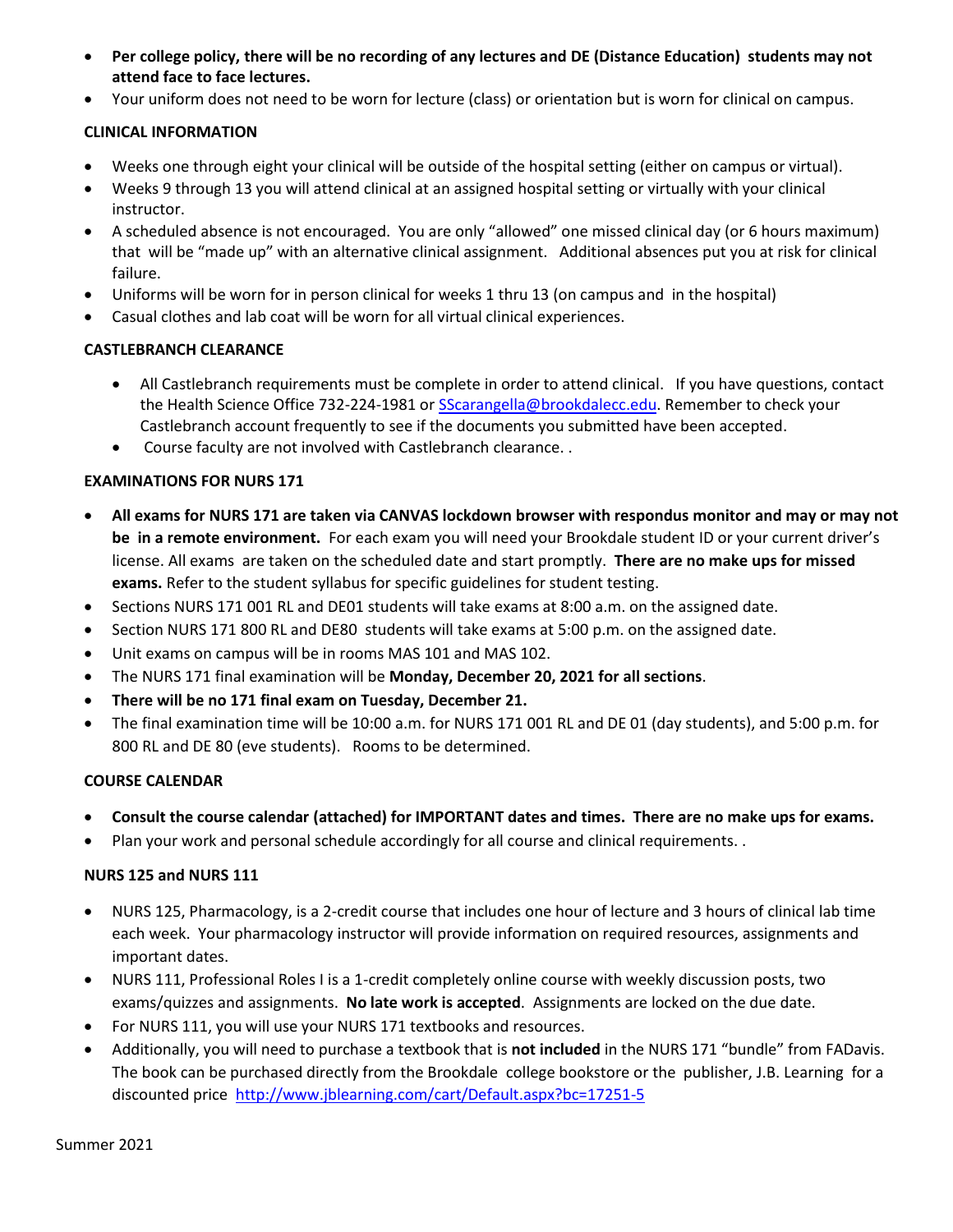#### **UNIFORM REQUIREMENTS**

Students are **required** to wear full uniforms in clinical on campus and in the hospital setting. Official website for ordering BCC Nursing uniform: [www.MedicallyEquipped.com/BrookdaleNursing](http://www.medicallyequipped.com/BrookdaleNursing) Your order will take up to 3 weeks to be delivered, so if you haven't done so already, place your order **ASAP**.

1. Designated light blue shirt with the Brookdale logo - required, ordered through Medically Equipped.

3. Designated dark blue pants or skirt - required, ordered through the Medically Equipped **ONLY** (BCC logo). 3. Designated long sleeve dark blue tee shirt to be worn under the light blue shirt is permitted if needed for warmth or to cover tattoos (optional) Only the blue shirt from Medically Equipped is permitted.

#### **ADDITIONAL CLINICAL REQUIREMENTS**

- Brookdale Nursing name tag (purchased in the College Bookstore. Separate purchase from college ID card. This is for clinical)<https://www.bkstr.com/brookdaleccstore/home>
- Primarily white nurses' shoes/sneakers (clean) and stockings or socks
- Watch with sweep secondhand (not digital or smart phone)
- White lab coat (long or short minimal length to upper thigh
- Brookdale Patch SEWN to left arm of lab coat (Details on acquiring the patch given at orientation)
- Pen, stethoscope, manual adult blood pressure cuff, pen light and small notebook

#### **NURSE KIT - Required the first week of clinical**

- All nursing students are required to have one Nurse Kit to be used throughout the program.
- Purchased in the first semester for use in all clinical courses / used the entire program
- FALL 2021 You will buy your Brookdale specific kit directly from the vendor: POCKETNURSE
- See attached information from POCKETNURSE about ordering your Nurse Kit **BY THE DEADLINE**.
- The Nurse Kit has supplies that you need to practice and test out for skills for Pharmacology, Concepts I, Concepts II, Concepts IIII, and Concepts IV.
- Have your Nurse Kit available for practicing and testing of your skills at home and in the Nursing Skills Laboratory.
- You will be responsible to keep the items in your kit intact in the provided tote bag.
- It is a REQUIRED that the Nurse Kit be kept intact. No replacement pieces are available. Do not dispose of supplies unless instructed to do so.

# **NURS 111 and 171**

# **REQUIRED TEXTBOOKS, SUPPLIES and RESOURCE MATERIALS**

# **PURCHASE ASAP – BEFORE THE SEMESTER BEGINS**

Used versions of the textbooks in the bundle **are not permitted** as they will not allow you to access **required** resources online that we will be used in both classroom and clinical for NURS 171 and NURS 125.

You will have additional online resources (ATI and EHR Tutor) which are included in your tuition and fee payment to Brookdale. These electronic resources will be used in NURS 125 and NURS 171

Summer 2021 FA Davis **"bundled**" resources are available for purchase in the college bookstore or directly from the publisher FADavis.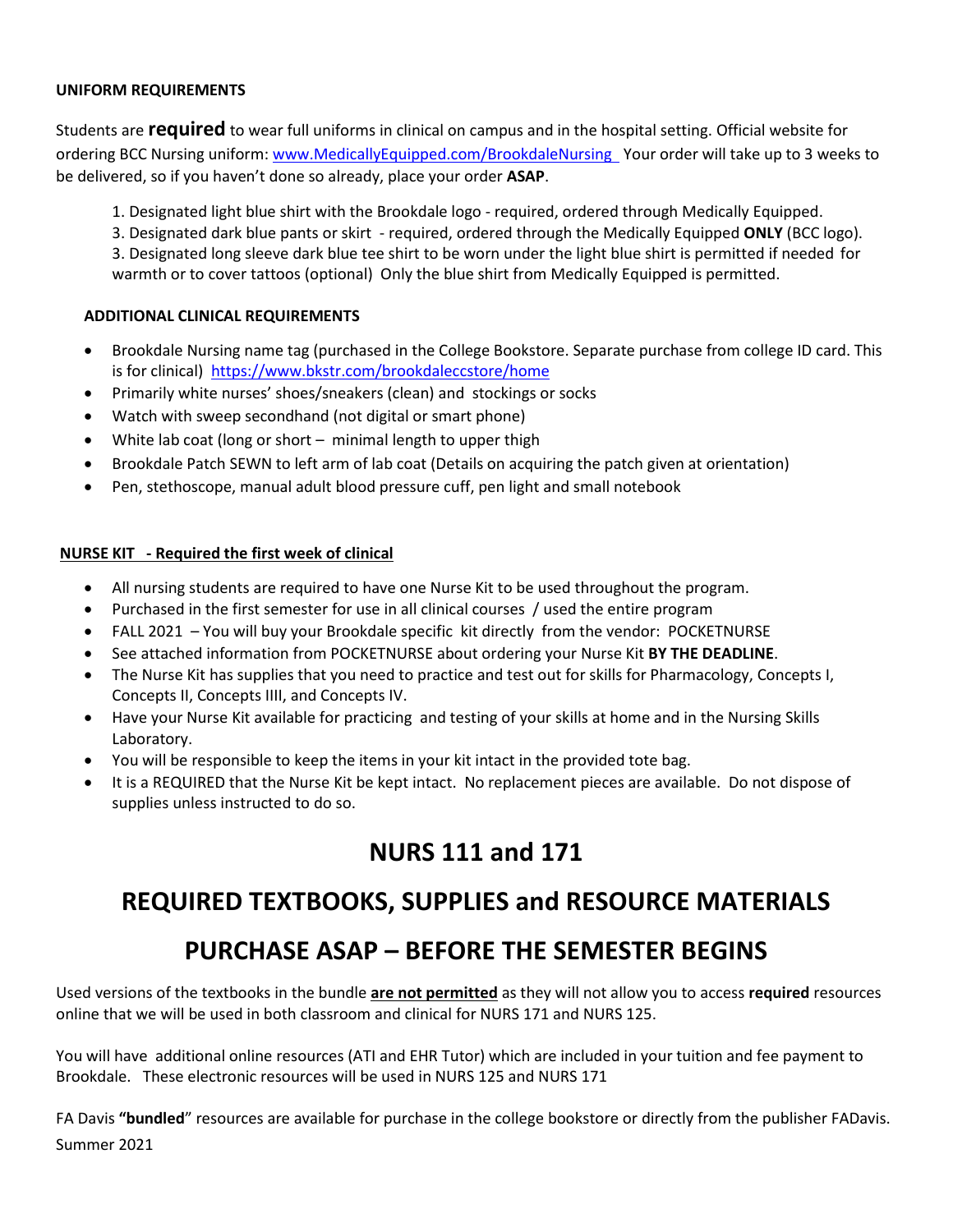Online access for the Brookdale bookstore is<https://www.bkstr.com/brookdaleccstore/home> Scroll down on the Bookstore homepage to "Get Your Textbooks" and follow the prompts. Contact the bookstore directly with questions: Phone: (732) 224-2382.

From the publisher, the current list price for the bundle is: \$417.00. Access the bundle at FADavis.com. Type the ISBN into the search box **ISBN13:978-1-7196-2410-7** and remember to use the promo code **H74CHEXV** at checkout for an additional 20% discount and free shipping (Discounted price: \$334.00). This will give you immediate online access while your order is being processed.

Contact the publisher directly with questions: FADavis.com "customer support" or 888-323-2847

# **Do not delay in ordering your books.**

**Allow enough time for shipping. You will have reading assignments due the first day of class.**

| Author(s)         | What's included in the NURS 171/NURS 125<br><b>Bundle?</b> |
|-------------------|------------------------------------------------------------|
| Wilkinson Treas,  | <i>Fundamentals of nursing.</i> $(4th ed.)$ . F.A. Davis.  |
| Barnett, Smith    | (Two Volume Textbook)                                      |
|                   | (online resources through Davis Advantage)                 |
|                   | (3 year access)                                            |
| F.A. Davis        | Davis Edge for Fundamentals (Quiz Bank)                    |
|                   | (digital resource - 3 year access)                         |
| Wilkinson, Treas, | Davis's Nursing skills videos                              |
| Barnett, Smith    | (online streaming access)                                  |
|                   | (one year access)                                          |
| Doenges           | Nursing care plans: Guidelines for individualizing         |
|                   | client care across the life span, 10 <sup>th</sup> ed.     |
|                   | (Textbook)                                                 |
|                   | (with online resources)                                    |
| Vallerand         | Davis's Drug Guide for Nurses, 16 <sup>th</sup> ed.        |
|                   | (Textbook)                                                 |
|                   | (With online resources)                                    |
| Nugent & Vitale   | Fundamentals Success: NCLEX-Style Q&A Review               |
|                   | (Textbook)                                                 |
| Martinez de       | Dosage Calc 360                                            |
| Castillo, Werner- | (Digital resource)                                         |
| McCullough        | (Access for four years)                                    |
|                   |                                                            |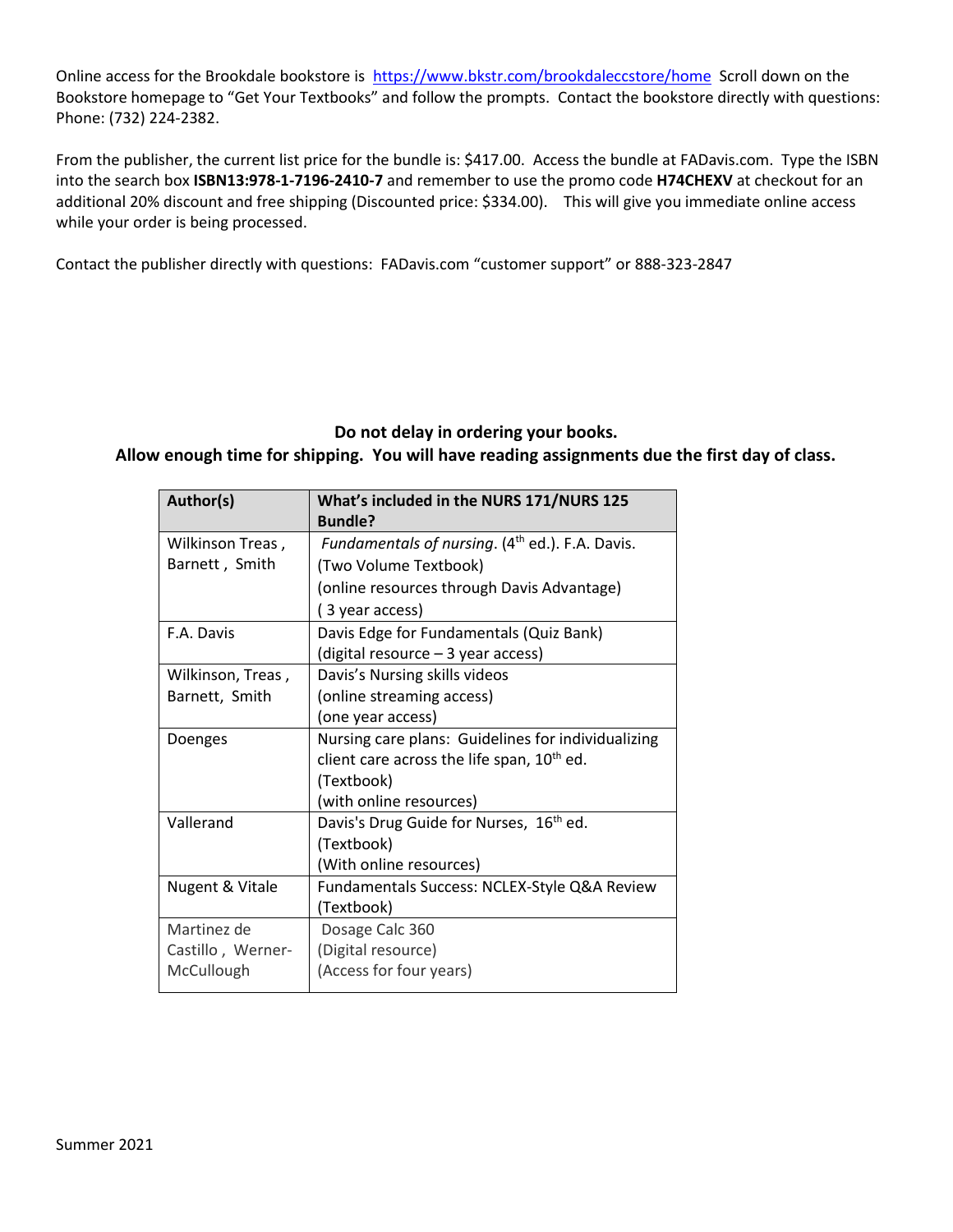**NURS 171 Lecture – Each week begins on Monday IT LOOKS LIKE A LOT EXCEPT I DELETED A LOT THAT WAS NOT NECESSARY AND LIST ONLY REQUIRED PAGES**

**Reading Assignments: Keep a notebook and look up definitions of any words you don't understand.** 

# **LECTURE WEEK ONE**

**Week One: Lecture Part 1: Nursing Process**

**Specific pages have been identified to provide more focused reading assignments.**

**Doenges, M. E., Moorhouse, M. F., & Murr, A. C. (2019). Nursing care plans: Guidelines for individualizing client care across the life span (10h ed.)**

#### **Assigned Readings**

Key to Essential Terminology, page iii Ch 1 The Nursing Process: Planning Care Using Critical Thinking (all pages)

Index of Diseases/Disorders, pages i – ii Nursing Diagnoses Accepted for use and Research for 2018-2020, pages v-vi Definitions for NANDA-I Nursing Diagnosis Used in This Text, pages 1009-1012 Index of Nursing Diagnoses: pages 1013-1016

#### **Wilkinson, J. M., Treas, L. S., Barnette, K. L., & Smith, M. H. (2020).** *Fundamentals of nursing***. (4th ed.). F.A. Davis.** **Assigned Readings:**

| Volume 1               | <b>Volume 2</b>                                                                                  |                                                                           |                                                                                           |                                   |                                                                                                                                       |                                             |
|------------------------|--------------------------------------------------------------------------------------------------|---------------------------------------------------------------------------|-------------------------------------------------------------------------------------------|-----------------------------------|---------------------------------------------------------------------------------------------------------------------------------------|---------------------------------------------|
| No assigned<br>reading | Chapter 2:<br>Critical<br>Thinking and<br>The Nursing<br><b>Process</b>                          | Chapter 3:<br>Assessment                                                  | Chapter 4:<br>Analysis/<br>Diagnosis                                                      | Chapter 5<br>Planning<br>Outcomes | Chapter 6<br><b>Planning</b><br>Interventions                                                                                         | Chapter 7<br>Implementation<br>& Evaluation |
|                        | Page 14<br>Question 3<br>Page 14<br>What are the<br>main points<br>in this<br>chapter<br>Page 15 | Page 16-21<br>Page 23:<br>Focused<br>Assessment<br>Page 23 #9-<br>page 27 | Page 28-29<br>(end at<br>caring for<br>the Nguyens)<br>Pages 31<br>from $#3 -$<br>page 33 | Page 34<br>Page 37<br>Page 39-40  | Pages 41-42<br>(end at<br>caring for the<br>Nguyens)<br>Page 43<br><b>Outcomes</b><br>$(=$ goal for<br>the patient)<br>Page $44 - 45$ | Pages 47-48<br>Pages 54-55                  |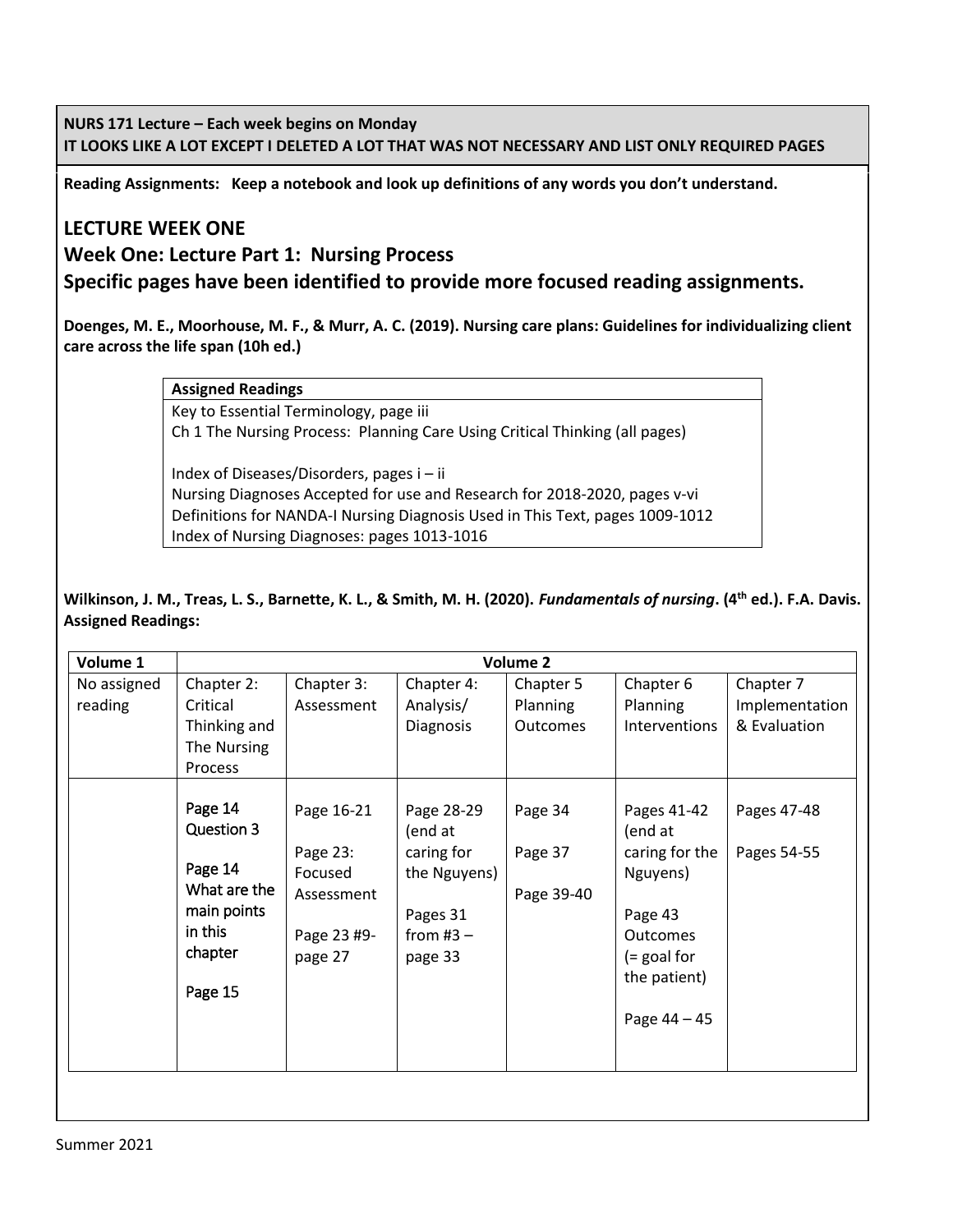# **Week One, Lecture Part Two: Infection Control**

**Wilkinson, J. M., Treas, L. S., Barnette, K. L., & Smith, M. H. (2020).** *Fundamentals of nursing***. (4th ed.). F.A. Davis. Assigned Readings:**

| Volume 1                                       | Volume 2                                       |
|------------------------------------------------|------------------------------------------------|
| Ch 23 Promoting Asepsis & Preventing Infection | Ch 23 Promoting Asepsis & Preventing Infection |
| (All pages)                                    | Read Only:                                     |
|                                                | pages 340-342                                  |
|                                                | pages 353-354                                  |
|                                                | pages 358-366                                  |
|                                                |                                                |

#### **Doenges, M. E., Moorhouse, M. F., & Murr, A. C. (2019).** *Nursing care plans: Guidelines for individualizing client care across the life span* **(10<sup>h</sup> ed.) Assigned Readings:**

| 19918119811981118911<br>Ch 13 Systemic Infections and    | Ch 3 Respiratory Disorders        | Ch 5 Gastrointestinal Disorders      |
|----------------------------------------------------------|-----------------------------------|--------------------------------------|
| <b>Immunological Disorders</b>                           | (Concepts: Immunity/infection and | (Concepts: Immunity/Infection        |
| (Concept: Immunity/Infection)                            | oxygenation)                      | and tissue integrity)                |
| pages 772 - 776*                                         | Risk for infection                | Risk for infection/risk for surgical |
| Risk for infection                                       | pages 154-155                     | site infection<br>pages 385-386      |
| (progression/onset of                                    |                                   |                                      |
| opportunistic infection) - admitted                      |                                   |                                      |
| med-surg patient                                         |                                   |                                      |
| pages 776-778*                                           |                                   |                                      |
| Risk for infection                                       |                                   |                                      |
| (progression/onset of                                    |                                   |                                      |
| opportunistic infection -                                |                                   |                                      |
| Immunocompromised patient)                               |                                   |                                      |
| pages 805-807*                                           |                                   |                                      |
| Ch 6 Metabolic and Endocrine<br><b>Disorders</b>         | Ch 11 Orthopedic Disorders        | Ch 12 Integumentary Disorders        |
|                                                          | (Concepts: Immunity/Infection     | (Concepts: Immunity/Infection,       |
| (Concepts: Immunity/infection and                        | and tissue integrity)             | tissue integrity, physiologic        |
| (Physiological                                           |                                   | integrity/chronic illness)           |
| Process/Metabolism)                                      | Risk for infection                |                                      |
|                                                          | (tissue integrity)                | Risk for infection                   |
| Risk for infection<br>(patient with chronic disease i.e. | pages 715-716                     | (tissue integrity)<br>pages 751-753  |
| diabetes)                                                | Risk for infection                |                                      |
| pages 464-465                                            | (tissue integrity)                | Risk for infection                   |
|                                                          | pages 724-725                     | (wound care)                         |
|                                                          |                                   | page 769                             |
|                                                          | Risk for infection                |                                      |
|                                                          | (tissue integrity)                |                                      |
|                                                          | page 734                          |                                      |
|                                                          |                                   |                                      |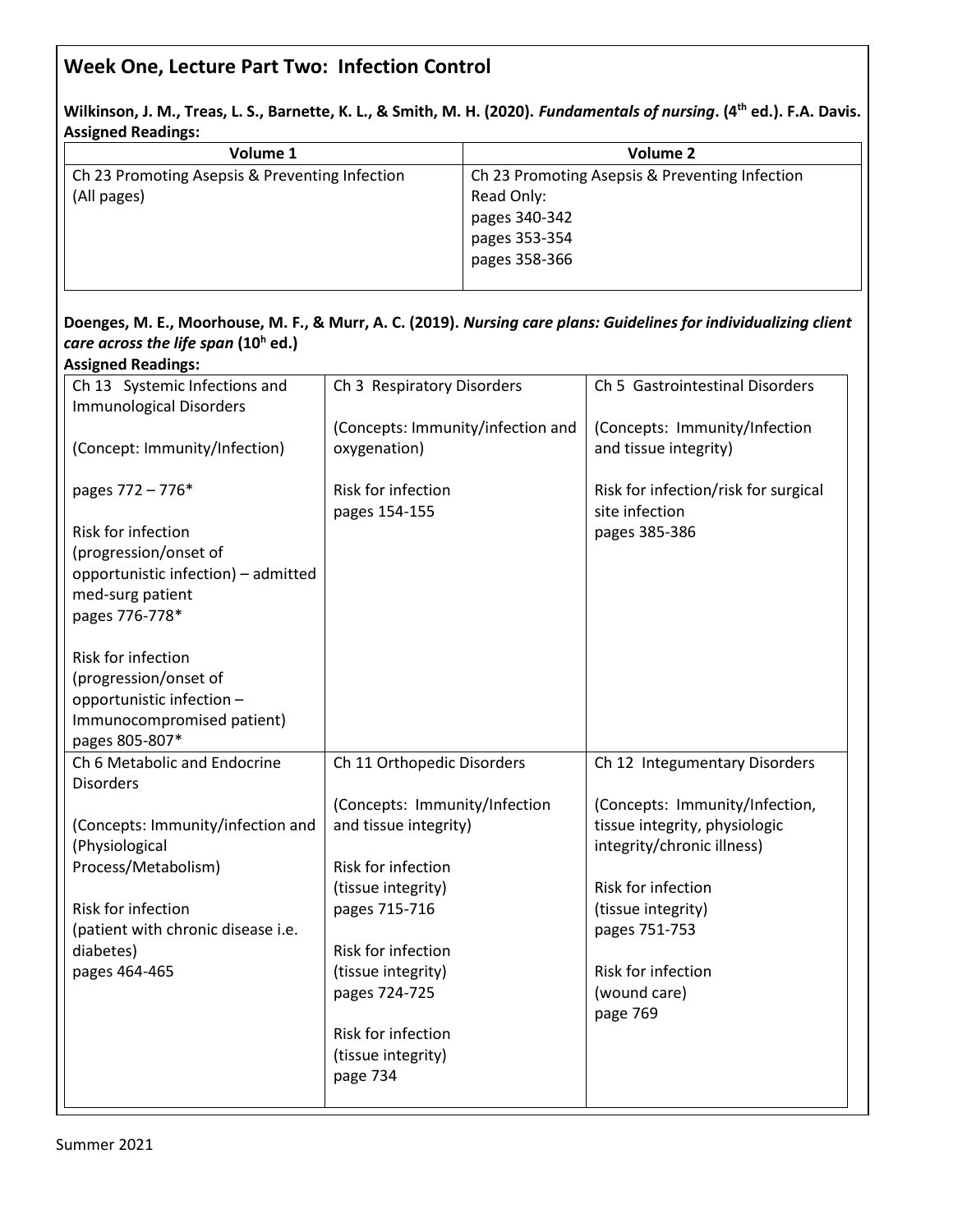| Ch 14 Miscellaneous/General         | Ch 14 Risk for infection      | Ch 14 Risk for infection              |
|-------------------------------------|-------------------------------|---------------------------------------|
| Risk for infection                  | (Concept: tissue integrity/   | (Concept: protection/disease,         |
| (Concept: tissue integrity)         | immunosuppression/nutrition / | tissue integrity, physiological       |
| (Preventing surgical complications) | protection/medications)       | integrity/chronic illness, nutrition) |
| pages 883-885                       | pages 961-962                 | pages 985-986                         |
|                                     |                               |                                       |

### **LECTURE WEEK TWO: THREE CHAPTERS**

# **Wilkinson, J. M., Treas, L. S., Barnette, K. L., & Smith, M. H. (2020).** *Fundamentals of nursing***. (4th ed.). F.A. Davis** **Chapter 12 Stress & Adaptation**

|  | <b>Assigned Readings:</b> |
|--|---------------------------|
|--|---------------------------|

| Volume 1                  | <b>Volume 2</b>                         |
|---------------------------|-----------------------------------------|
| Read all pages in chapter | Read only:                              |
|                           | pages 99-Clinical Insight 12-1 page 101 |
|                           | pages 103-108                           |
|                           |                                         |

#### **Chapter 13 Psychosocial Health & Illness Assigned Readings:**

| ASSIKTICA NCAUILIKS.      |                                                   |  |  |
|---------------------------|---------------------------------------------------|--|--|
| Volume 1                  | Volume 2                                          |  |  |
| Read all pages in chapter | <b>Volume 2: Read only:</b>                       |  |  |
|                           | Pages 109-112 Up to Clinical Insight 13-3 (yes/no |  |  |
|                           | questions only)                                   |  |  |
|                           | Pages 113-115                                     |  |  |
|                           | Page 126-127                                      |  |  |
|                           |                                                   |  |  |

#### **Wilkinson, J. M., Treas, L. S., Barnette, K. L., & Smith, M. H. (2020).** *Fundamentals of nursing***. (4th ed.). F.A. Davis Chapter 24 Promoting Safety Assigned Readings:**

|          |              |          | <b>VOLUME 1</b>                                                                                                                                       |                  |                                          | Volume<br>$\overline{2}$                             |
|----------|--------------|----------|-------------------------------------------------------------------------------------------------------------------------------------------------------|------------------|------------------------------------------|------------------------------------------------------|
| Page     | What to Read | Page     | What to read                                                                                                                                          | Page             | What to Read                             |                                                      |
| Page 533 | All          | Page 537 | Read All, except Omit<br>from reading:<br>Young children, older<br>children and adolescents,<br>Box 24-1<br>Scald injuries<br>Warming food or formula | Page 543-<br>544 | Stop at Do Not<br>Depend on<br>Siderails | Read<br>only:<br>Page 367<br>Pages<br>$369 -$<br>373 |
|          |              |          |                                                                                                                                                       |                  |                                          | Clinical<br>Insight<br>$24-3$                        |
|          |              |          |                                                                                                                                                       |                  |                                          | Pages<br>$278 -$<br>379                              |
|          |              |          |                                                                                                                                                       |                  |                                          | Pages<br>382-383                                     |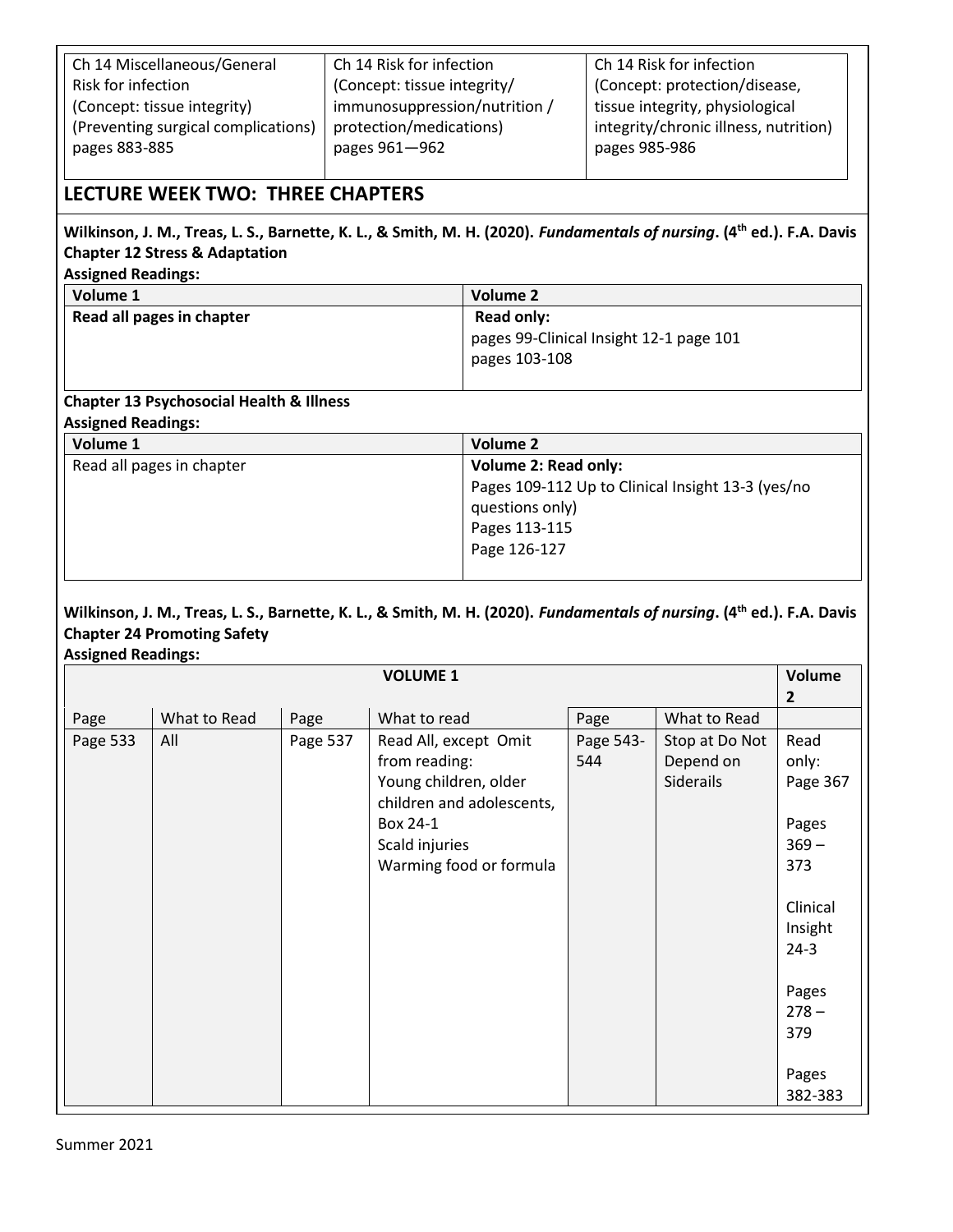| Page 534 | <b>Read Entire</b><br>Page<br>Omit Table 24-1                                                                         | Page 538         | Read All, except omit<br>from reading:<br>Suffocation/Asphyxiation | Page 545-<br>550 | Stop at end of<br>The Morse Fall<br>Scale                                                                          |  |
|----------|-----------------------------------------------------------------------------------------------------------------------|------------------|--------------------------------------------------------------------|------------------|--------------------------------------------------------------------------------------------------------------------|--|
| Page 535 | Read:<br>What factors<br>affect safety?<br>Developmental<br>Factors (first<br>paragraph only)                         | Page 539-<br>541 | Read all except Box 24-2                                           | Page 551-<br>552 | Only passage<br>on General<br><b>Interventions</b><br>Related to<br>Safety $-$ end at<br>"The Joint<br>Commission" |  |
| Page 536 | Read:<br>Adult<br>Older adult<br>Individual risk<br>factors<br>Table 24-2<br>Individual risk<br>factors for<br>injury | Page 542         | Read:<br>Culture of Safety<br>Equipment-related<br>accidents       | Page 560-<br>563 | Read all<br>except omit:<br>Box 24-3 page<br>562                                                                   |  |

# **LECTURE WEEK THREE: THREE CHAPTERS**

# **Wilkinson, J. M., Treas, L. S., Barnette, K. L., & Smith, M. H. (2020).** *Fundamentals of nursing***. (4th ed.). F.A. Davis. Chapter 18 Documenting & Reporting**

#### **Assigned Reading**

| Volume 1                               | Volume 2                                               |
|----------------------------------------|--------------------------------------------------------|
| <b>Read all except:</b>                | <b>Read only:</b>                                      |
| Omit pages 371 - 373                   | Page 175 - 176                                         |
| Omit pages (beginning with Medication  | Page 177 - Clinical Insight 18-1 Handoff Report only   |
| Administration Records) page 376 - 379 | Page 178 - Clinical Insights both 18-1 (continued) and |
|                                        | $18-2$                                                 |
|                                        | Pages 179 - 183                                        |
|                                        | Pages 188 - 190                                        |
|                                        |                                                        |

## **Chapter 19 Teaching and Learning**

### **Assigned Reading:**

| Volume 1                             | <b>Volume 2</b>                        |
|--------------------------------------|----------------------------------------|
| Omit reading about teaching children | <b>Read only</b>                       |
| Read all except Page 389             | Page 191                               |
|                                      | Page 193                               |
|                                      | Pages 196-198 What are the Main Points |
|                                      | in This Chapter                        |
|                                      |                                        |
|                                      |                                        |
|                                      |                                        |
|                                      |                                        |
|                                      |                                        |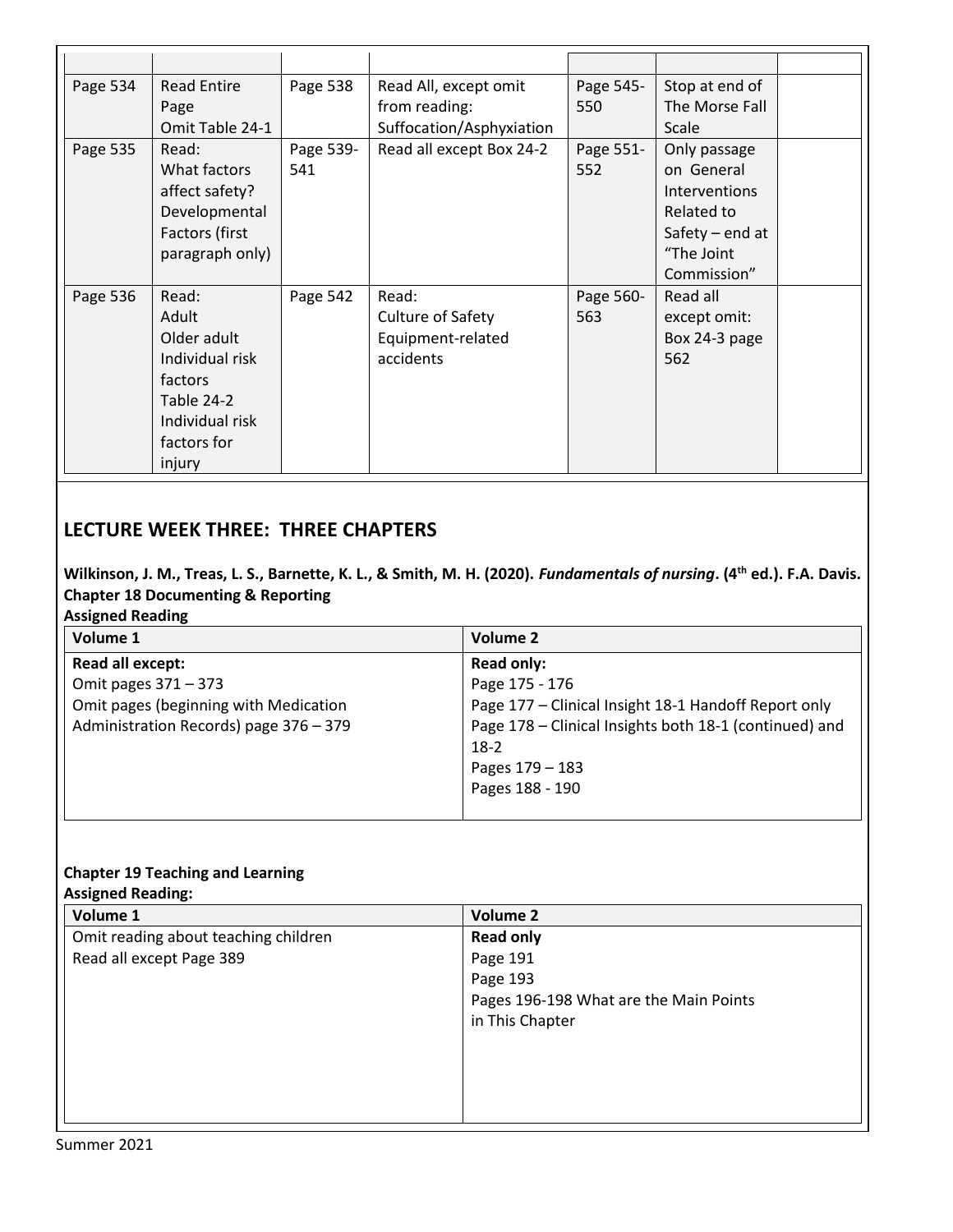| Volume 1                                               | <b>Volume 2</b>                |
|--------------------------------------------------------|--------------------------------|
| Read all except:                                       | <b>Read Only:</b>              |
| Omit reading about infants, toddlers, preschoolers and | Page 227                       |
| school aged children and adolescence                   | Page 228 Clinical Insight 21-1 |
| Omit Box 21-2 - Page 460                               | Page 229 - 232                 |
| Page 462 omit this section: Communication is essential | Pages 235-236                  |
| to all phases of the therapeutic relationship          |                                |
| Page 463: omit this section: Communication is          |                                |
| important in group helping relationships but read Box  |                                |

| $\ldots$ , $\ldots$ , $\ldots$ , $\ldots$ , $\ldots$ , $\ldots$ , $\ldots$ , $\ldots$ , $\ldots$ , $\ldots$ , $\ldots$ , $\ldots$ , $\ldots$ |
|----------------------------------------------------------------------------------------------------------------------------------------------|
| -21-3                                                                                                                                        |
| Page 464: omit all on the page except begin reading                                                                                          |
| again at Planning Outcomes/Evaluation - complete                                                                                             |
| rest of chapter                                                                                                                              |

### **NURS 171 CLINICAL GROUPS Clinical sites are subject to change. NO CAFETERIA SERVICES ON ANY CAMPUS**

| <b>DAY</b>      | <b>FIRST WEEK OF</b> | <b>CAMPUS LOCATION</b> | <b>FIRST WEEK OF</b>     | <b>HOSPITAL</b>                 |
|-----------------|----------------------|------------------------|--------------------------|---------------------------------|
| <b>CLINICAL</b> | <b>CLINICAL</b>      |                        | <b>HOPSITAL CLINICAL</b> | <b>LOCATION</b>                 |
| <b>GROUP</b>    | <b>SKILLS LAB</b>    |                        |                          |                                 |
|                 |                      |                        |                          |                                 |
|                 | 8:00 am to 2:30 pm   |                        | 7:00 am to 1:30 pm       |                                 |
|                 | Weeks 1-8            |                        | Weeks 9-13               |                                 |
| 001RZ           | Tuesday,             | Wall,                  | Tuesday,                 | Ocean Medical Center            |
|                 | 9/14/21              | Rooms 212              | 11/9/21                  |                                 |
| 002RZ           | Thursday,            | Wall                   | Thursday,                | <b>Riverview Medical Center</b> |
|                 | 9/16/21              | Rooms 213              | 11/11/21                 |                                 |
| 003RZ           | Thursday,            | Wall                   | Thursday,                | <b>Bayshore Medical Center</b>  |
|                 | 9/16/21              | Room 212               | 11/11/21                 |                                 |
| 004RZ           | Friday,              | Wall                   | Friday,                  | Ocean Medical Center            |
|                 | 9/17/21              | Room 212               | 11/12/21                 |                                 |

| <b>EVENING</b>  | <b>FIRST WEEK OF</b>    | <b>CAMPUS</b>   | <b>FIRST WEEK OF</b>     | <b>HOSPITAL</b>                 |
|-----------------|-------------------------|-----------------|--------------------------|---------------------------------|
| <b>CLINICAL</b> | <b>CLINICAL</b>         | <b>LOCATION</b> | <b>HOSPITAL CLINICAL</b> | <b>LOCATION</b>                 |
| <b>GROUP</b>    | <b>IN SKILLS LAB</b>    |                 | 6:30 to 9:30 pm          |                                 |
|                 | 6:30 pm to 9:30 pm      |                 | Weeks 9-13               |                                 |
|                 | Weeks 1-8               |                 |                          |                                 |
| 800RZ           | Wed/Thurs               | Wall            | Wed/Thurs                | <b>Bayshore Medical Center</b>  |
|                 | $9/15/21$ and $9/16/21$ | Room 213        | 11/10/21 and 11/11/21    |                                 |
| 801RZ           | Wed/Thurs               | Lincroft        | Wed/Thurs                | <b>Riverview Medical Center</b> |
|                 | 9/15/21 AND 9/16/21     | MAS 102         | 11/10/21 and 11/11/21    |                                 |
| 802RZ           | Wed/Thurs               | Lincroft        | Wed/Thurs                | Jersey Shore University         |
|                 | 9/15/21 AND 9/16/21     | <b>MAS 101</b>  | 11/10/21 and 11/11/21    | <b>Medical Center</b>           |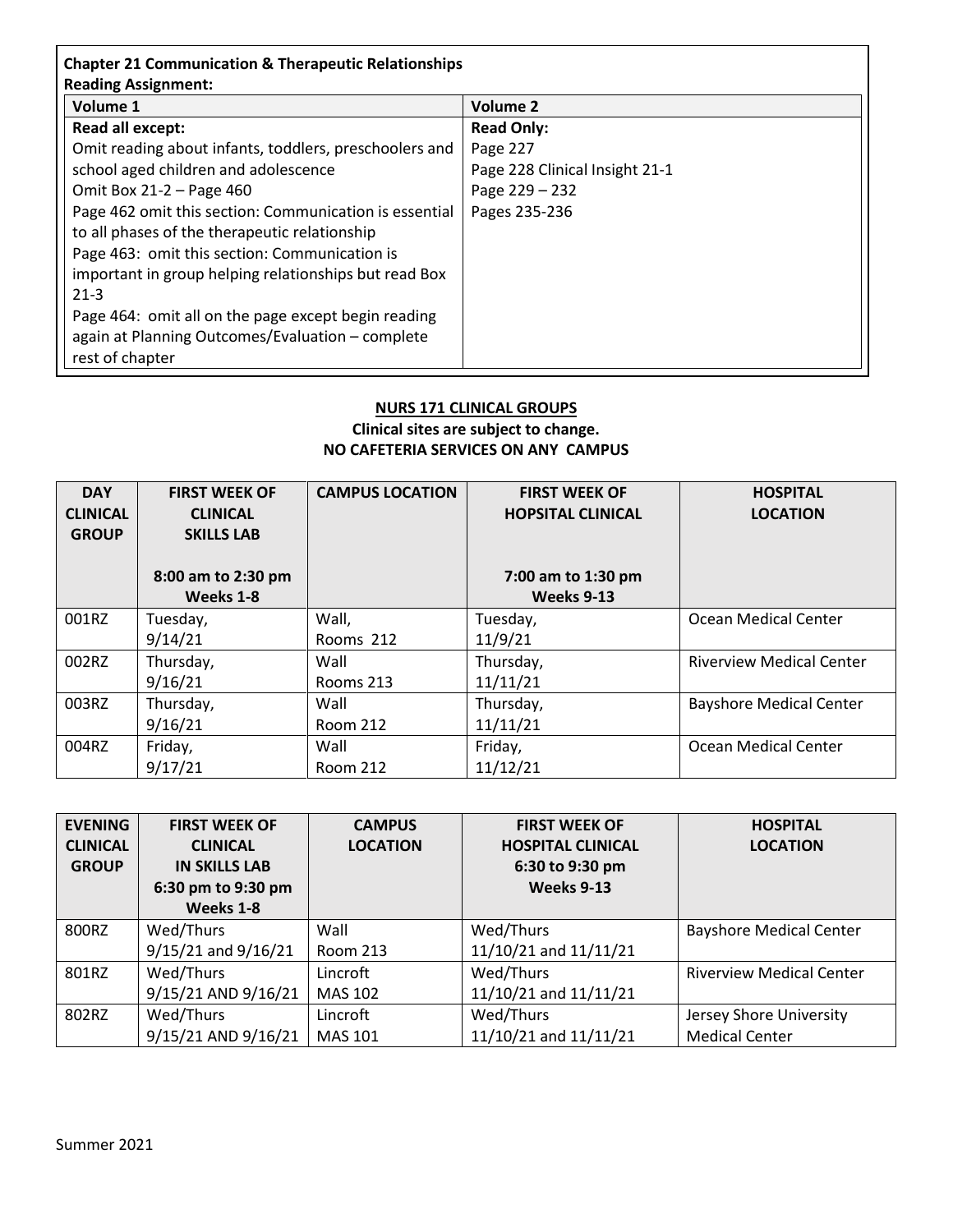| <b>SATURDAY</b><br><b>CLINICAL</b> | <b>FIRST WEEK OF</b><br><b>CLINICAL</b> | <b>CAMPUS LOCATION</b> | <b>FIRST WEEK OF</b><br><b>HOSPITAL CLINICAL</b> | <b>HOSPITAL</b><br><b>LOCATION</b> |
|------------------------------------|-----------------------------------------|------------------------|--------------------------------------------------|------------------------------------|
| <b>GROUP</b>                       | <b>SKILLS LAB</b>                       |                        | 7:00 am to 1:30 pm                               |                                    |
|                                    | 8:00 am. to 2:30 pm                     |                        | Weeks 9-13                                       |                                    |
|                                    | Weeks 1-8                               |                        |                                                  |                                    |
| 005RZ                              | Saturday,                               | Lincroft               | Saturday,                                        | <b>Bayshore Medical Center</b>     |
| Day Clinical                       | 9/18/21                                 | <b>MAS 101</b>         | 11/13/21                                         |                                    |
| Designation                        |                                         |                        |                                                  |                                    |
| 803RZ*                             | Saturday,                               | Lincroft               | Saturday,                                        | <b>Riverview Medical Center</b>    |
| *= Evening                         | 9/18/21                                 | <b>MAS 102</b>         | 11/13/21                                         |                                    |
| Clinical                           |                                         |                        |                                                  |                                    |
| Designation                        |                                         |                        |                                                  |                                    |
| 804RZ*                             | Saturday,                               | Lincroft               | Saturday,                                        | Jersey Shore University            |
| *=Evening                          | 9/18/21                                 | MAS 106                | 11/13/21                                         | <b>Medical Center</b>              |
| Clinical                           |                                         |                        |                                                  |                                    |
| Designation                        |                                         |                        |                                                  |                                    |

# **COURSE CALENDAR ON NEXT PAGE**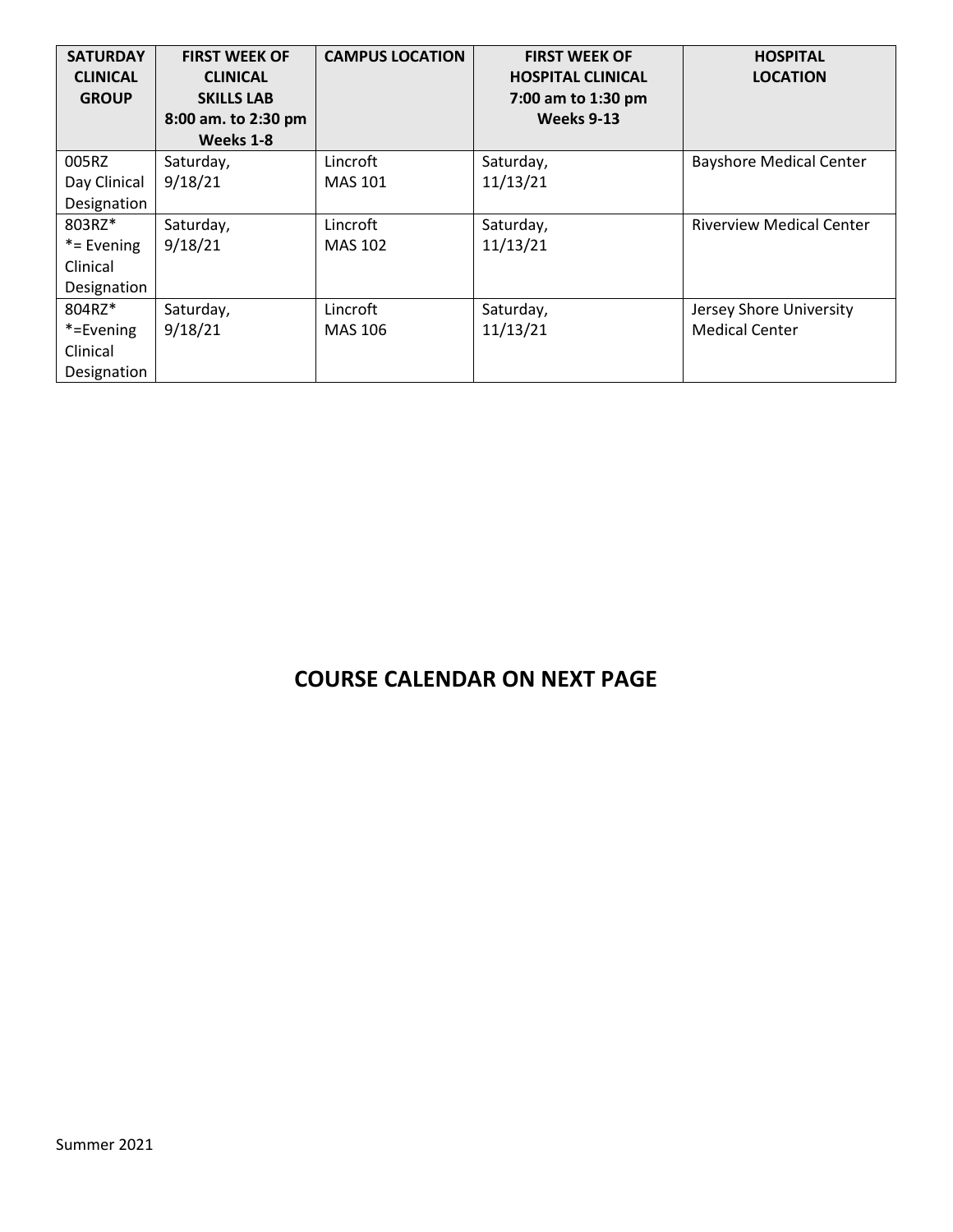| <b>COURSE ORIENTATION</b><br><b>Navesink II and III</b><br>SLC 217/218 (Student Life Center) | <b>September 8 (Wednesday)</b><br>9:00 (001RL/DE01)<br>5:00 (800RL/DE80) | <b>CLINICAL SKILLS CALENDAR</b><br><b>FIRST 8 WEEKS ON ASSIGNED CAMPUS</b><br><b>NEXT 5 WEEKS AT CLINICAL SITE</b> |  |
|----------------------------------------------------------------------------------------------|--------------------------------------------------------------------------|--------------------------------------------------------------------------------------------------------------------|--|
| <b>Unit 1 (Three Weeks)</b>                                                                  | NURS 171 001 RL 8:00 to 11:45<br>a.m. MAN 105                            | NURS 171 800 RL 5:00-8:45 pm<br><b>MAN 105</b>                                                                     |  |
| Week 1                                                                                       | 9/13 001RL and 9/14 800RL                                                | Practice handwashing/PPE/Sterile gloves                                                                            |  |
| Week 2                                                                                       | 9/20 001RL and 9/21 800RL                                                | Test out handwashing/PPE/Sterile gloves                                                                            |  |
|                                                                                              |                                                                          | Skill refresher: hygiene, transferring, safety,                                                                    |  |
|                                                                                              |                                                                          | Introduce crutch/cane/walker                                                                                       |  |
| Week 3                                                                                       | 9/27 001RL and 9/28 800RL                                                | Safety Simulation "What's wrong with this                                                                          |  |
|                                                                                              |                                                                          | patient scenario?"                                                                                                 |  |
| Week 4 Unit 1 Exam - NURS 171 001 RL and DE01 8:00 a.m.                                      |                                                                          | NURS 171 800 RL and DE 80 5:00 pm                                                                                  |  |
| Unit 2 (Four Weeks)                                                                          |                                                                          |                                                                                                                    |  |
| Week 4                                                                                       | 10/4 001RL and 10/5 800RL                                                | Practice vital signs/oxygen delivery                                                                               |  |
| Week 5                                                                                       | 10/11 001RL and 10/12 800RL                                              | Practice vital signs/oxygen delivery                                                                               |  |
|                                                                                              |                                                                          | Begin vital signs/oxygen delivery test out                                                                         |  |
| Week 6                                                                                       | 10/18 001RL and 10/19 800RL                                              | Finish test out vital signs/oxygen delivery                                                                        |  |
|                                                                                              |                                                                          | Practice head to toe assessment                                                                                    |  |
| Week 7                                                                                       | 10/25 001 RL and 10/25 800RL                                             | Practice head to toe/Begin head to toe test out                                                                    |  |
|                                                                                              |                                                                          | Peer Test Out - midstream & sterile urine                                                                          |  |
|                                                                                              |                                                                          | collection; applying an external condom                                                                            |  |
|                                                                                              |                                                                          | catheter                                                                                                           |  |
| Week 8 Unit 2 Exam - NURS 171 001 RL and DE01 8:00 a.m.                                      |                                                                          | NURS 171 800 RL and DE 80 5:00 pm                                                                                  |  |
| Unit 3 (Three Weeks)                                                                         |                                                                          |                                                                                                                    |  |
| Week 8                                                                                       | 11/1 001 RL and 11/2 800 RL                                              | Complete test out-head to toe assessment                                                                           |  |
|                                                                                              |                                                                          | Pre Hospital Clinical Simulation                                                                                   |  |
| Week 9                                                                                       | 11/8 001 RL and 11/9 800 RL                                              | Clinical in hospital begins this week                                                                              |  |
| Week 10                                                                                      | 11/15 001 RL and 11/16 800 RL                                            | Clinical in hospital                                                                                               |  |
| Week 11 Unit 3 Exam - NURS 171 001 RL and DE01 8:00 a.m.                                     |                                                                          | NURS 171 800 RL and DE 80 5:00 pm                                                                                  |  |
| <b>Unit 4 (Three Weeks)</b>                                                                  |                                                                          |                                                                                                                    |  |
| Week 11                                                                                      | 11/22 001 RL and 11/23 800 RL                                            | NO CLINICAL THIS WEEK - THANKSGIVING                                                                               |  |
| Week 12                                                                                      | 11/29 001 RL and 11:30 800 RL                                            | Enteral Skill test out begins this week - nursing                                                                  |  |
|                                                                                              |                                                                          | skills lab / Clinical in hospital                                                                                  |  |
| Week 13                                                                                      | 12/6 001 RL and 12/7 800 RL                                              | Enteral Skill test out continues this week -                                                                       |  |
|                                                                                              |                                                                          | nursing skills lab / Clinical in hospital                                                                          |  |
| Week 14 Unit 4 Exam - NURS 171 001 RL and DE01 8:00 a.m.                                     |                                                                          | NURS 171 800 RL and DE 80 5:00 pm                                                                                  |  |
| Unit 5 (following exam)                                                                      |                                                                          |                                                                                                                    |  |
| Week 14                                                                                      | 12/13 001 RL and 12/14 800 RL                                            | Final Week - Clinical in hospital                                                                                  |  |
|                                                                                              | Content tested on final exam                                             |                                                                                                                    |  |
| <b>Week 15 12/20/21 FINAL EXAM</b>                                                           | 10:00 Day Exam (001RL/DE 01)                                             | <b>Clinical Evaluations This Week</b>                                                                              |  |
| There will be no 171 final exam on                                                           | 5:00 Evening Exam (800RL/DE 80)                                          | <b>Clinical Make Ups If Needed</b>                                                                                 |  |
| Tuesday                                                                                      | Location to be determined                                                |                                                                                                                    |  |
| <b>Important Dates</b>                                                                       |                                                                          |                                                                                                                    |  |
| Class will be held but                                                                       | Week begins Sunday, 11/21/21                                             | Week 11                                                                                                            |  |
| No Clinical Thanksgiving Week                                                                |                                                                          |                                                                                                                    |  |
| Last Day to Withdraw from semester                                                           | Saturday, 12/4/21                                                        |                                                                                                                    |  |
| <b>Final Examination</b>                                                                     | Monday, 12/20/21 10 am/5pm                                               |                                                                                                                    |  |
| Last Day of Instruction for college                                                          | Wednesday, 12/23/21                                                      |                                                                                                                    |  |